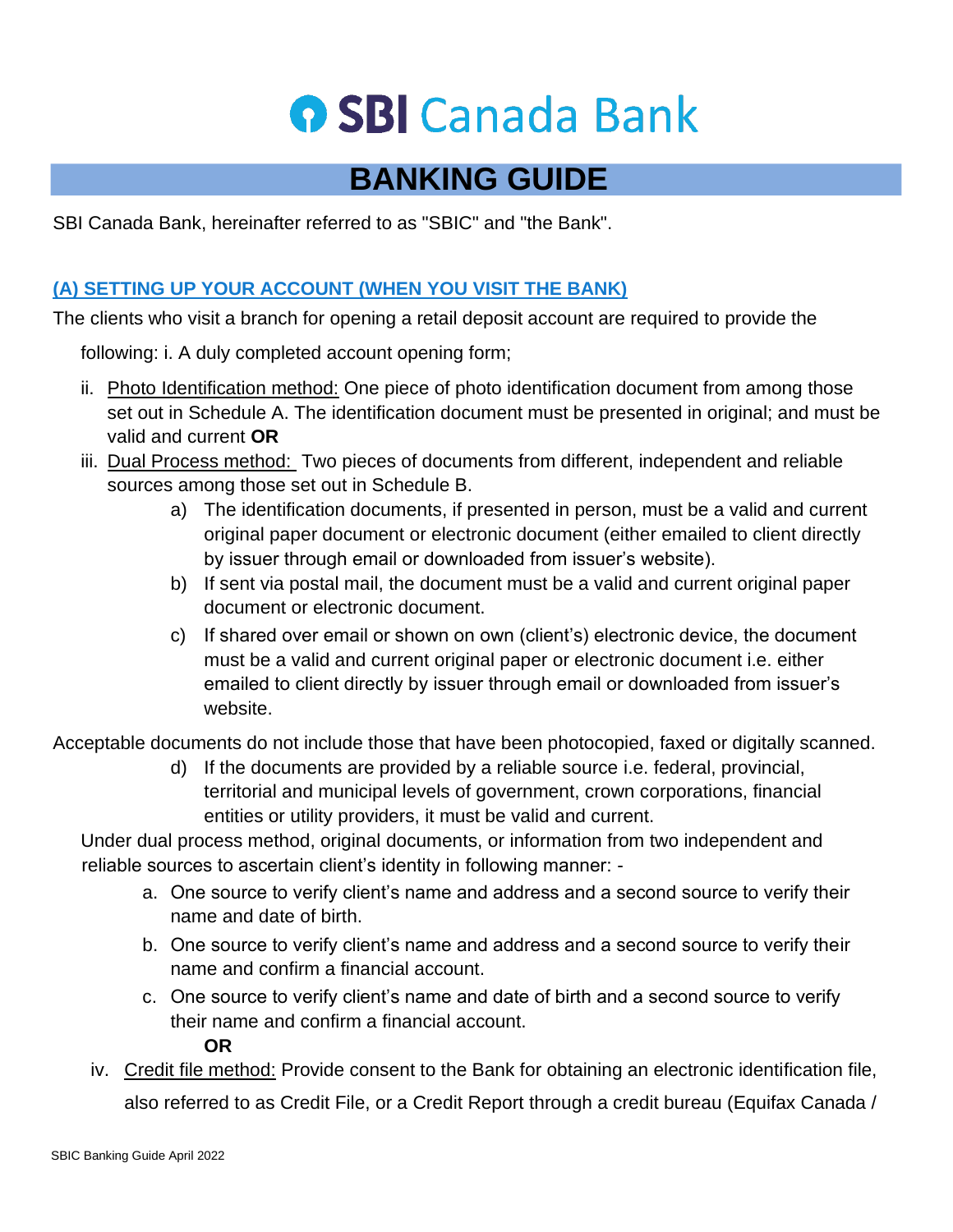TransUnion Canada) for the purpose of verifying the information provided by the client through

the account opening form. Your credit file or credit report must be based on Canadian credit history of at least three years duration

- v. Certain information about you, as listed in Schedule C of the document provided are recorded by bank.
- vi. You shall consent to Bank's verifying the information as well as identification documents presented by you as set out in Schedule A to Schedule C.

#### **(B) SETTING UP YOUR ACCOUNT (WHEN YOU DO NOT VISIT THE BANK)**

The clients who wish to submit an account opening application through the online platforms are required to provide the following:

- i. Photo Identification method: One piece of photo identification document from among those set out in Schedule A. The identification document must be presented to any of Canada Post office in original; and must be valid and current. **OR**
- i. Credit file method: Provide consent to the Bank for obtaining an electronic identification file, also referred to as Credit File, or a Credit Report through a credit bureau (Equifax Canada / TransUnion Canada) for the purpose of verifying the information provided by the client through the account opening form. Your credit file or credit report must be based on Canadian credit history of at least three years duration.
- iii. Certain information about you, as listed in Schedule C of the document provided are recorded by bank.
- iv. You shall consent to Bank's verifying the information as well as identification documents presented by you as set out in Schedule A to Schedule C.

#### **Schedule A: Photo Identification documents**

The listed documents are treated by the Bank as acceptable Photo IDs:-

- I. Alberta Photo ID Card
- II. British Columbia Enhanced ID
- III. British Columbia Service Card
- IV. Canadian Citizenship Card (issued prior to 2012)
- V. Certificate of Indian status
- VI. Canadian National Institute of the Blind (CNIB) client card
- VII. Client's credit file in existence for at least 3 years
- VIII.Driving licence issued in Canada
- IX. Passports issued by the Government of following countries: Canada, U.S.A., and India
- X. Manitoba Enhanced Identification Card XI. New Brunswick Photo ID Card
- XII. Newfoundland & Labrador Photo ID
- XIII. Nova Scotia ID Card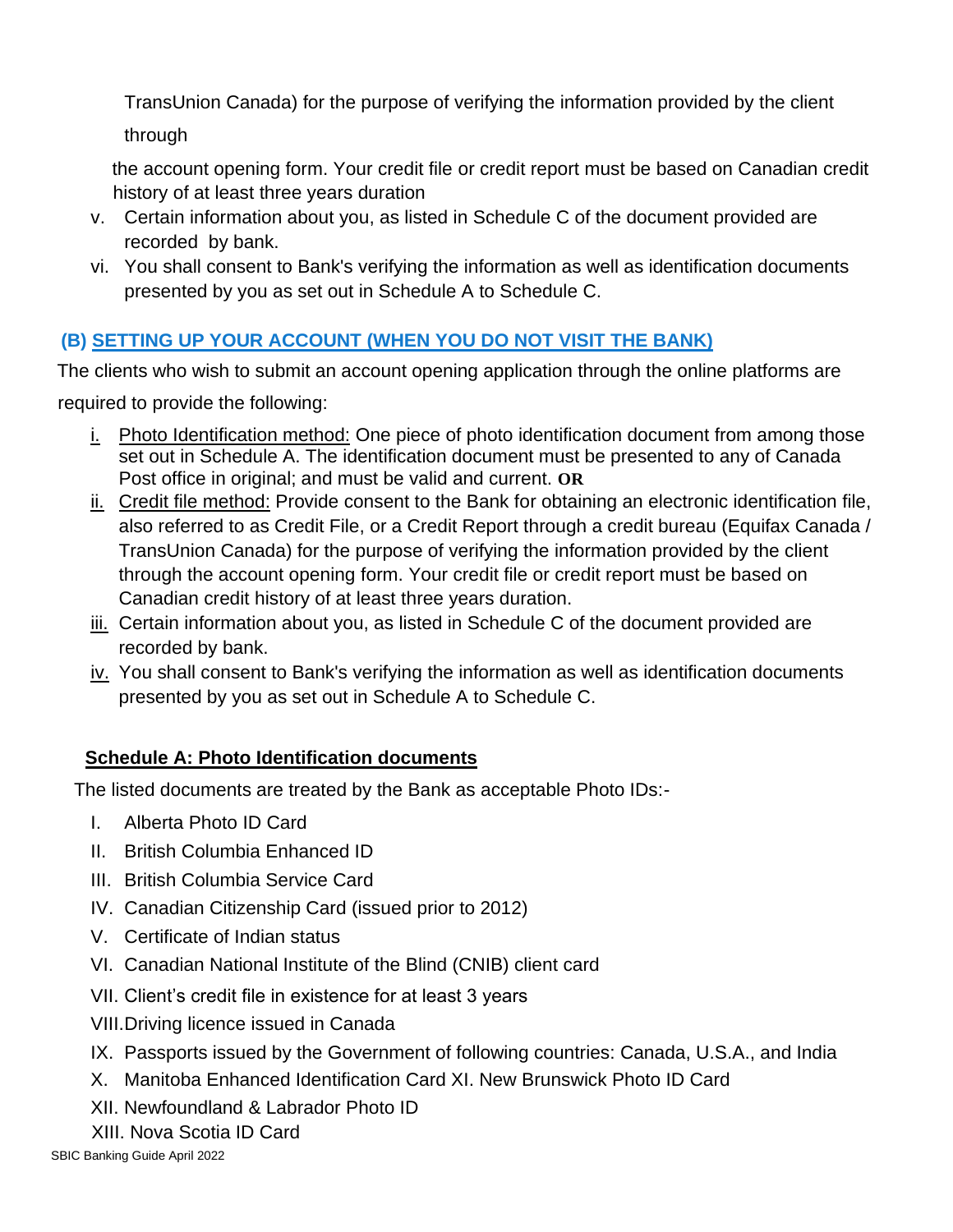- XIV. Northwest Territories General ID
- XV. Nunavut General Identification card
- XVI. Old age security Card issued by the Government of Canada
- XVII. Ontario Photo ID Card
- XVIII. Prince Edward Island Voluntary ID
- XIX. Permanent Resident Card
- XX. Saskatchewan Non-Driver Photo ID
- XXI. Yukon General ID Card

#### **Schedule B: Dual Process**

The listed documents are examples of information from reliable sources and the list is not exhaustive: -

- i. Account Statement (Current, Savings, TFSA, RRSP or Loan A/c etc.) issued by a member of the Canadian Payments Association.
- ii. Birth Certificate issued in Canada
- iii. Credit Card Statement issued by a member of the Canadian Payments Association
- iv. Certificate of Canadian Citizenship
- v. Cleared Cheque issued by a member of the Canadian Payments Association
- vi. Statement issued by CRA containing Name and Address
- vii. Clients Credit File in existence for at least 6 months
- viii. Record of Employment
- ix. Foreign Passport
- x. Card or Statement issued by Canadian Government Body (Federal, Provincial, Territorial or Municipal)
- xi. Identification product from a credit bureau containing at least two credit line
- xii. Permanent resident card
- xiii. Letter or Email from a member of the Canadian Payments Association
- xiv. Social Insurance Number Card issued by the Government of Canada
- xv. T4 statement
- xv. Travel Visa issued by a Foreign Government

xvi. Current Utility Bill (for example, electricity, water, telecommunications; must be current)

#### **Schedule C: Information recorded by the bank during client identification process**

| <b>Identification method</b> | <b>Information recorded</b>                                    |
|------------------------------|----------------------------------------------------------------|
| <b>Photo identification</b>  | Individual's name                                              |
|                              | Date of verification                                           |
|                              | Type of document                                               |
|                              | Document number                                                |
|                              | Province or state and country that issued the document $\cdot$ |
|                              | Expiry date (if applicable)                                    |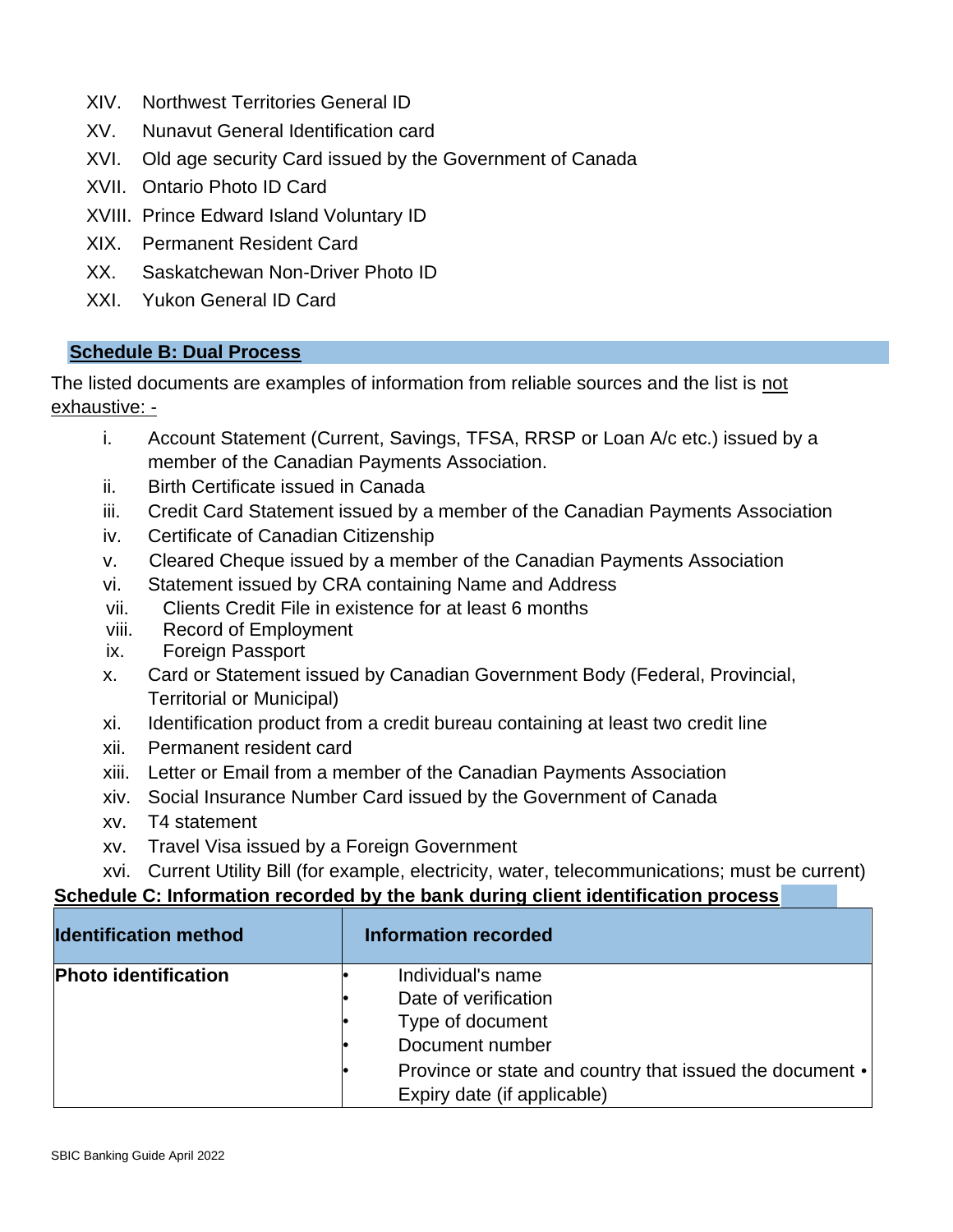| <b>Credit file</b> | $\bullet\bullet\bullet\bullet$ | Individual's name                                    |
|--------------------|--------------------------------|------------------------------------------------------|
|                    |                                | Date you consulted/searched the credit               |
|                    |                                | file Name of the credit bureau                       |
|                    |                                | Individual's credit file number                      |
| Dual process       |                                | Individual's name                                    |
|                    |                                | Date you verified the information                    |
|                    |                                | Name of the two different sources used to verify the |
|                    |                                | identity of the individual                           |
|                    |                                | Type of information consulted                        |
|                    |                                | Account number or number associated with the         |
|                    |                                | information                                          |

Note: Please refer to our Access to Basic Banking brochure available at our branches and on our website **https://ca.statebank/** for more details.

### **(C) CASHING GOVERNMENT OF CANADA CHEQUES \* AND OTHER INSTRUMENTS (FOR**

#### **NON ACCOUNT HOLDERS):**

If you wish to cash Government of Canada cheques\* but do not maintain an account with the Bank, we will cash your Government of Canada cheques as long as the cheque is for \$1500 or less and you show us acceptable identification documents.

You will be required to present the following:

- i. Two pieces of identification from among those set out in Schedule A or B of this document; or
- ii. One piece of identification from among those set out in Schedule A or B of this document where the following conditions are met:
	- That piece bears your signature and photograph; or
	- Your identity is also confirmed by a client in good standing with the Bank or by an individual of good standing in the community where the Bank is situated.
	- SBI Canada Bank will not charge any fees for cashing a Government of Canada cheque.

\* Government of Canada cheque is a cheque issued by the federal government, such as an employment insurance, old age security or GST/HST credit or Canada child tax benefit cheque.

#### **(D) COERCIVE TIED SELLING:**

In compliance with the Section 459.1 of the Bank Act, SBIC does not practice coercive tied selling. We do not impose undue pressure on or coerce you to obtain a product or service from our Bank as a pre-condition of obtaining the product or service you want. Please refer to our Coercive Tied Selling brochure available at our branches and on our website **https://ca.statebank/** for more details.

#### **(E) BRANCH CLOSURE:**

- i. In the event of closure or cessation of activity of an urban branch, SBIC will give an advance notice of at least four months before such closure.
- ii. In the event of closure or cessation of activity of a rural branch, SBIC will give an advance notice of at least six months before such closure.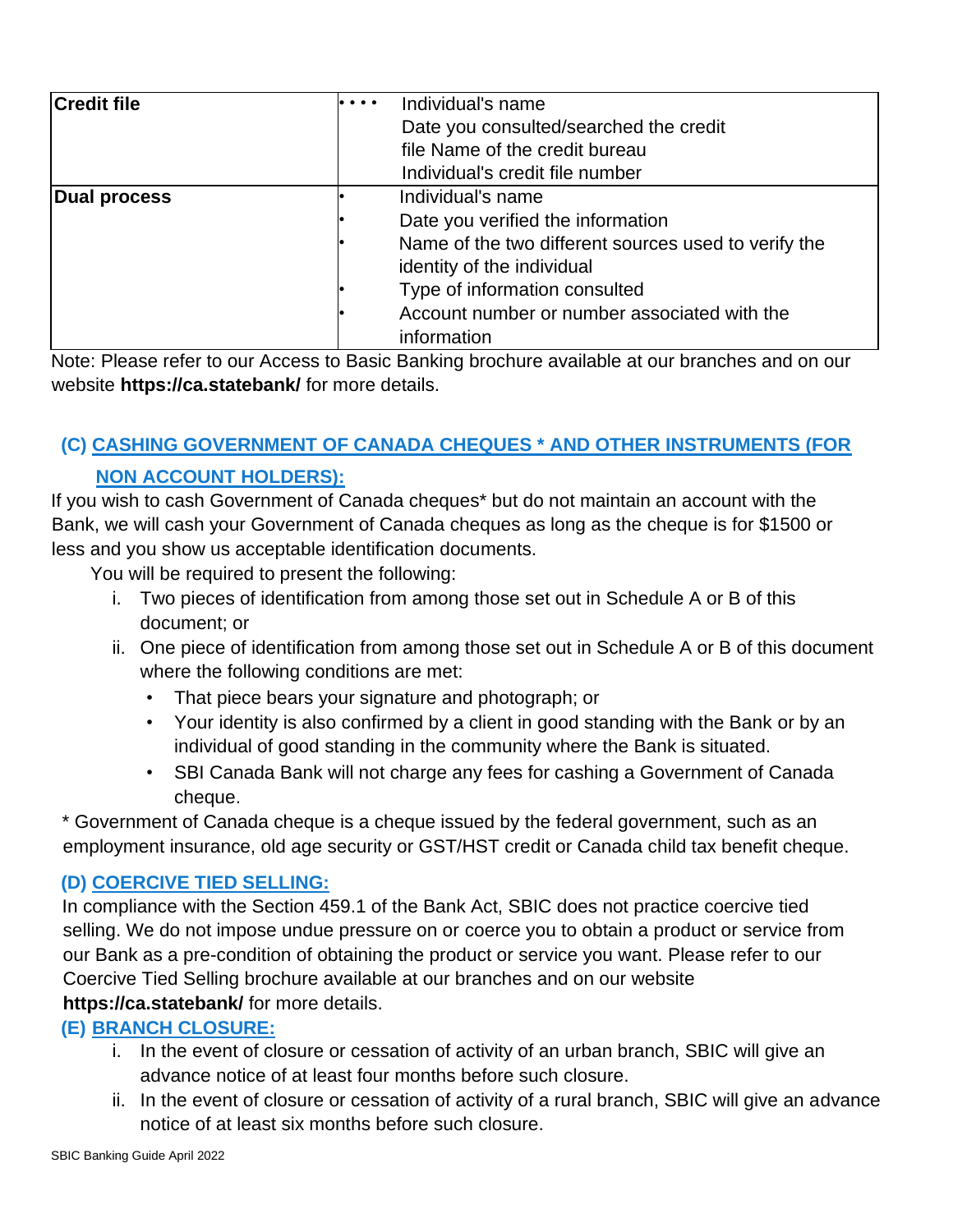iii. The Bank will give the notice by way of: (a) The notice of closure or cessation of activity shall be displayed prominently on the notice board of the concerned branch. (b) The notice shall be displayed on the website of SBIC (c) The notice shall be sent to each customer of the Branch either with the regular statement or through separate mail.

#### **(F) INFORMATION ABOUT INCREASE IN SERVICE CHARGES OR INTRODUCTION OF A NEW**

#### **SERVICE CHARGE:**

If the Bank increases or introduces a new charge applicable to personal deposit accounts, the Bank shall disclose the changes as follows.

- i. The notice of increase of a charge or the new charge shall be displayed prominently on the notice board of SBIC Branches 60 days in advance.
- ii. The notice of increase of a charge or the new charge shall be displayed on the Bank website 60 days in advance.
- iii. The notice of increase of a charge or the new charge shall be sent to each customer who receives a statement of account from the Bank 30 days in advance along with the regular statement or separately mailed.

(Please refer to our website**:https://ca.statebank/** for more details)

#### **G) TAXES:**

Certain products and services offered by the Bank may be subject to taxes. In such cases, the Bank will collect and pay the applicable taxes, as required.

#### **(H) DEPOSIT INTEREST RATES:**

Savings/Super Saver Accounts: The interest is calculated on daily closing balance and credited at the end of each month. GIC Accounts: The interest is compounded annually and payable at the end of the term. Rates are subject to change without notice at any time. Interest rates are per annum.

Up-to-date information is available at any SBIC branch, SBIC website: **https://ca.statebank/** or by calling 1-866-SBIC-NOW.

#### **(I) CHEQUE HOLD PERIOD:**

The hold period as defined in this brochure applies to funds deposited by cheques or other instruments to a retail deposit account or to a deposit account held by an "eligible business". **i. Availability of the First \$100:**

The eligible customers can withdraw first \$100 of all funds deposited to a retail deposit account by a cheque or other instrument in the following manner:

• Immediately, if the cheque is deposited in person with an employee at one of the branches or point of service of the Bank; or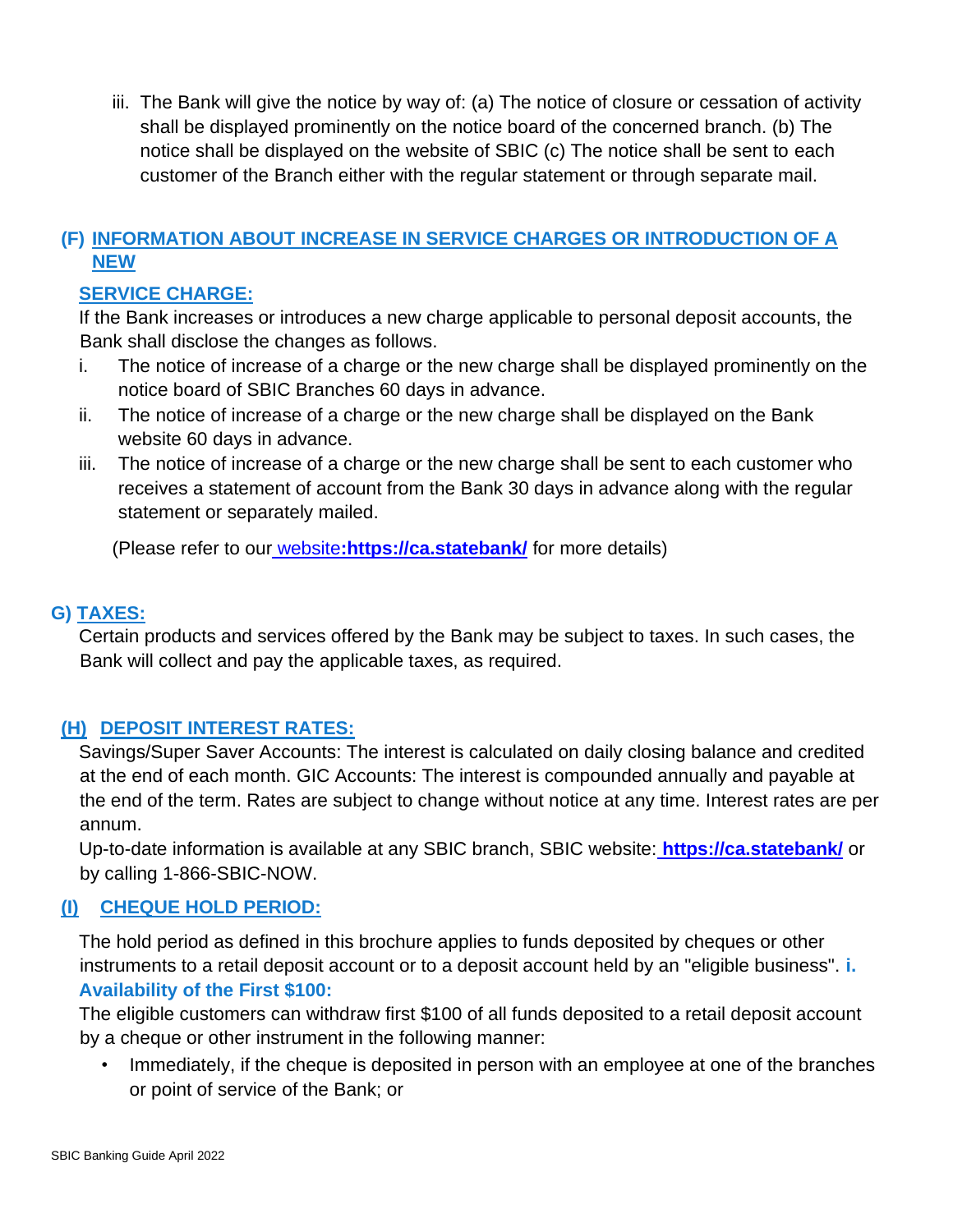• On the business day following the day of the deposit, if it is not deposited in person, i.e., deposited in any other manner.

#### **ii. Cheque or other instrument not exceeding \$1,500:**

- No more than four business days after the day of the deposit, if it is deposited in person with an employee of the Bank at one of the branches or point of service of the Bank; or
- No more than five business days after the day of the deposit, if it is not deposited in person, i.e. deposited in any other manner.

#### **iii. Cheque or other instrument exceeding \$1,500:**

- No more than seven business days after the day of the deposit, if it is deposited in person with an employee of the Bank at one of the branches or point of service of the Bank; or
- No more than eight business days after the day of the deposit if it is not deposited in person, i.e., deposited in any other manner.

(Some conditions apply. Please refer to our Cheque Hold brochure available at our branches and on our website **https://ca.statebank/** for more details.)

Note: An "eligible business" is defined as any business with authorized credit of less than \$1 million, fewer than 500 employees and annual revenues of less than \$50 million.

#### **(J) DEPOSIT INSURANCE:**

SBI Canada Bank is a member of **Canada Deposit Insurance Corporation.** Saving Accounts, GICs and other deposit accounts are eligible for deposit insurance from the Canada Deposit insurance Corporation, subject always to maximum coverage limitations as outlined in CDIC brochure "Protecting Your Deposits", and provided they are payable in Canada and. To find out information about deposit insurance from the **Canada Deposit Insurance Corporation**  including what instruments and/or products are eligible for deposit insurance, visit their website **[www.cdic.ca.](http://www.cdic.ca/)** Information on deposit insurance is also available in the CDIC brochure entitled "Protecting Your Deposits"

#### **(K) PRIVACY:**

At SBIC we are committed to respecting and protecting the privacy and confidentiality of your personal information. For complete details about our privacy commitment to you, please refer to our Privacy Policy brochure available at our branches or visit our website**: https://ca.statebank/**

#### **(L) COMPLAINT RESOLUTION PROCEDURE:**

SBI Canada Bank [hereinafter referred to as the "Bank"] believes in developing long-term relationships with all our customers. The Bank understands that to maintain such relationships, it is necessary to address and resolve all problems or concerns of its Customers, which may arise in the course of business, in a consistent and satisfactory manner.

Please follow the following steps if you have any concern or complaint about the product or services provided by the Bank.

SBIC Banking Guide April 2022 **Step 1:** Speak to the Branch Representative at the branch/ office where you conduct your business, about the problem or concerns faced. The Branch Representative will try to resolve your problem or concern at the earliest possible and you will receive a response within 7 days.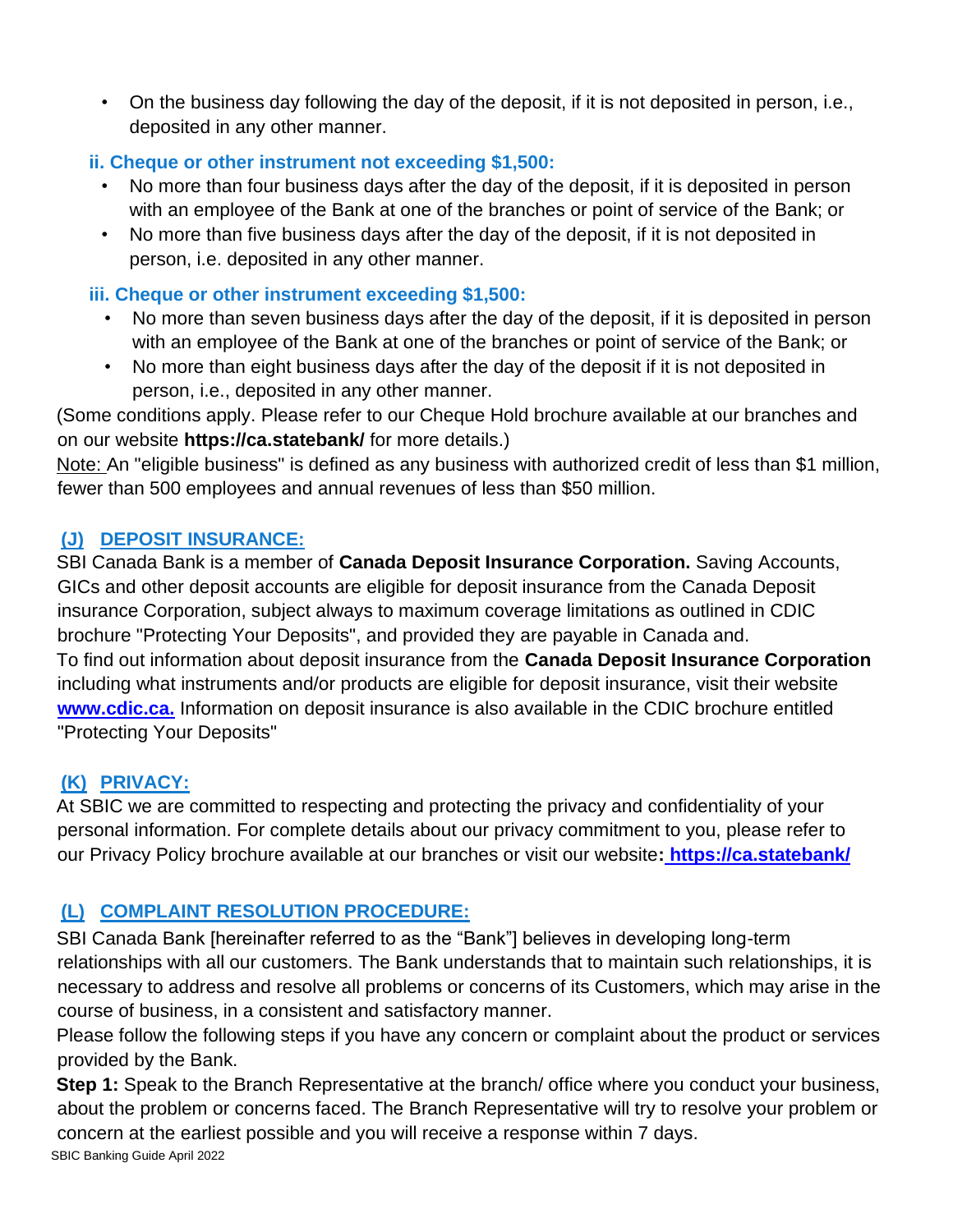**Step 2:** If your concern is not addressed or resolved, you can speak directly to the Branch Compliance Officer / Branch Head, who have the authority to deal with most situations. You can submit the complaint in writing or verbally to the Branch Compliance Officer / Branch Head. The Branch Compliance Officer / Branch Head will try to resolve your problem or concern at the earliest possible and you will receive a response within 7 days.

**Step 3**: If you are not satisfied with the resolution of the complaint provided at the Branch, you may contact the Complaints Handling Officer of the Bank at the following address:

Complaints Handling Officer

SBI Canada Bank Suite  $#$  1000, 10<sup>th</sup> Floor 220 Bay Street Toronto, Ontario Postal Code M5J 2W4 Phone: 416-214-7640(Ex. 7640) Fax: 416-504-2040 **Email**: complaint\_handling\_officer@sbicanada.com, **TOLL FREE**: 1866-724-2669

The Complaints Handling Officer will convey the decision of the Bank within a period of 15 days from the date of the complaint being referred to him. You can obtain a status update of your complaint any time by writing to the Branch Head or the Complaints Handling Officer.

#### **PRIVACY OFFICER**

If you have any complaints / or concerns relating to privacy issues regarding collection, use & disclosures of personal information by the Bank, you can contact Privacy officer of the Bank by mail or email on the following address:

Privacy Officer SBI Canada Bank Suite  $\#$  1000, 10<sup>th</sup> Floor 220 Bay Street Toronto, Ontario Postal Code M5J 2W4 Phone: 416-214-7609 (Ex. 7609) Fax: 416-504-2040 Email: Privacy.Officer@sbicanada.com

The Privacy Officer shall acknowledge the concern within 7 business days of receipt of the complaint and respond upon completion of the investigation. A copy of Privacy Policy of the Bank is available on our website: **<https://ca.statebank/privacy-policy>**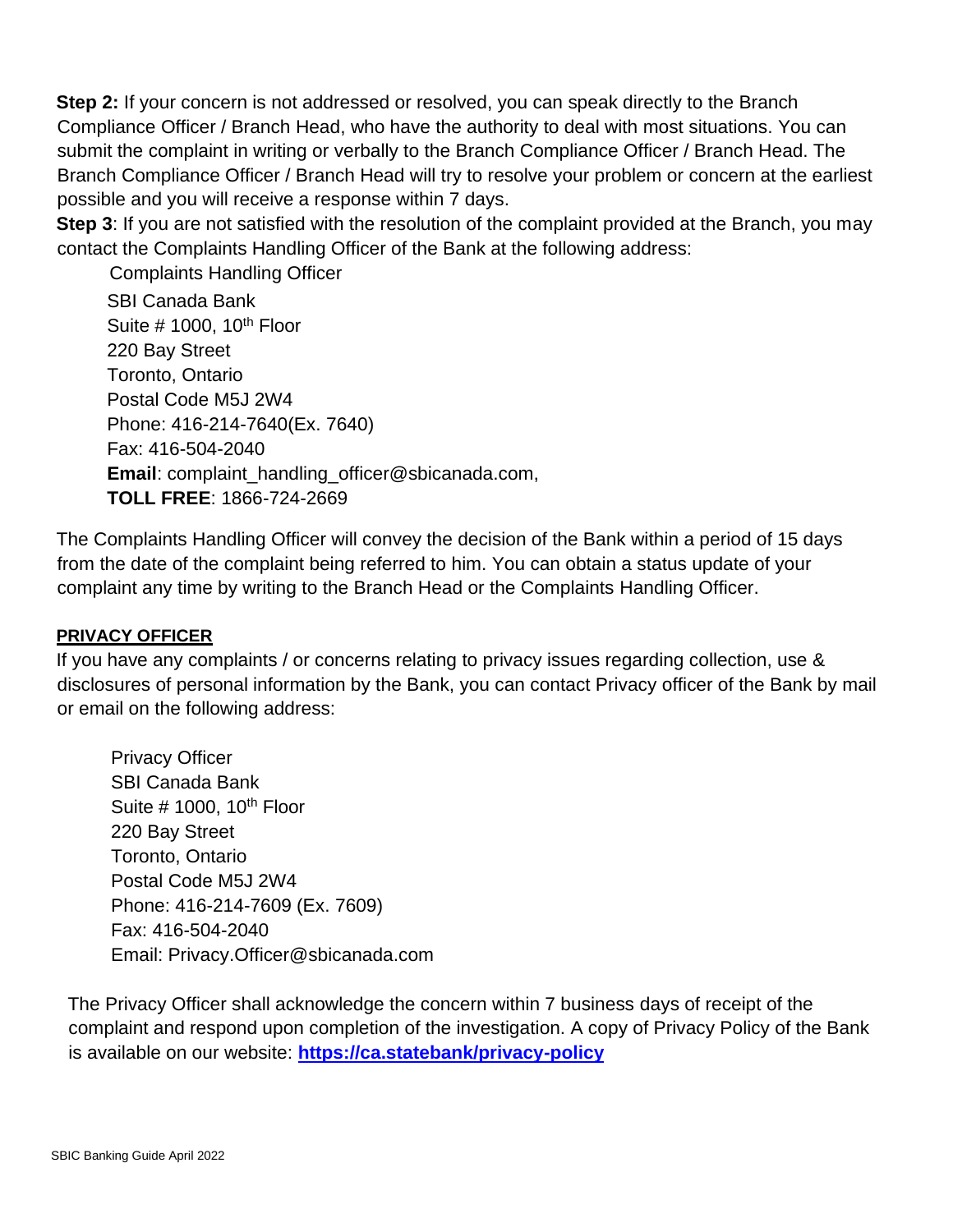#### **Ombudsman for Banking Services and Investments (OBSI)**

If you wish to escalate the complaint to OBSI, you must do so within 180 calendar days of receiving the final response of the Bank. If you desire, Complaint Handling Officer of the Bank can help you in forwarding your concerns to OBSI**.**

You can contact OBSI, at the following address:

Ombudsman for Banking Services and Investments (OBSI) 20 Queen Street West, Suite 2400, P.O. Box 8 Toronto, ON M5H 3R3 Toll-free: 1 888 451-4519 Greater Toronto Area: 416 287-2877 TTY Telephone: 1 855 TTY-OBSI (1 855 889-6274) Toll-free Fax: 1 888 422-2865 Greater Toronto Area: 416 225-4722 Email: ombudsman@obsi.ca Website: [www.obsi.ca](http://www.obsi.ca/)

#### **Financial Consumer Agency of Canada (FCAC)**

You may also contact the Financial Consumer Agency of Canada (FCAC) at any stage of your complaint. The FCAC supervises federally regulated financial institutions to ensure that they comply with federal consumer protection laws and regulations. If your concern is about a consumer provision, or an FCAC-targeted code of conduct or public commitment, you can contact FCAC at the following address:

Financial Consumer Agency of Canada 6th floor, Enterprise Building 427 Laurier Avenue West Ottawa, Ontario K1R 1B9 Phone: (Service in English) 1-866-461-FCAC (3222) (Service in French) – 1-866-461-ACFC (2232) **Fax: 1-866-814-2224 Email:**info@fcac-acsc.gc.ca **Website:** [www.fcac-acfc.gc.ca](http://www.fcac-acfc.gc.ca/)